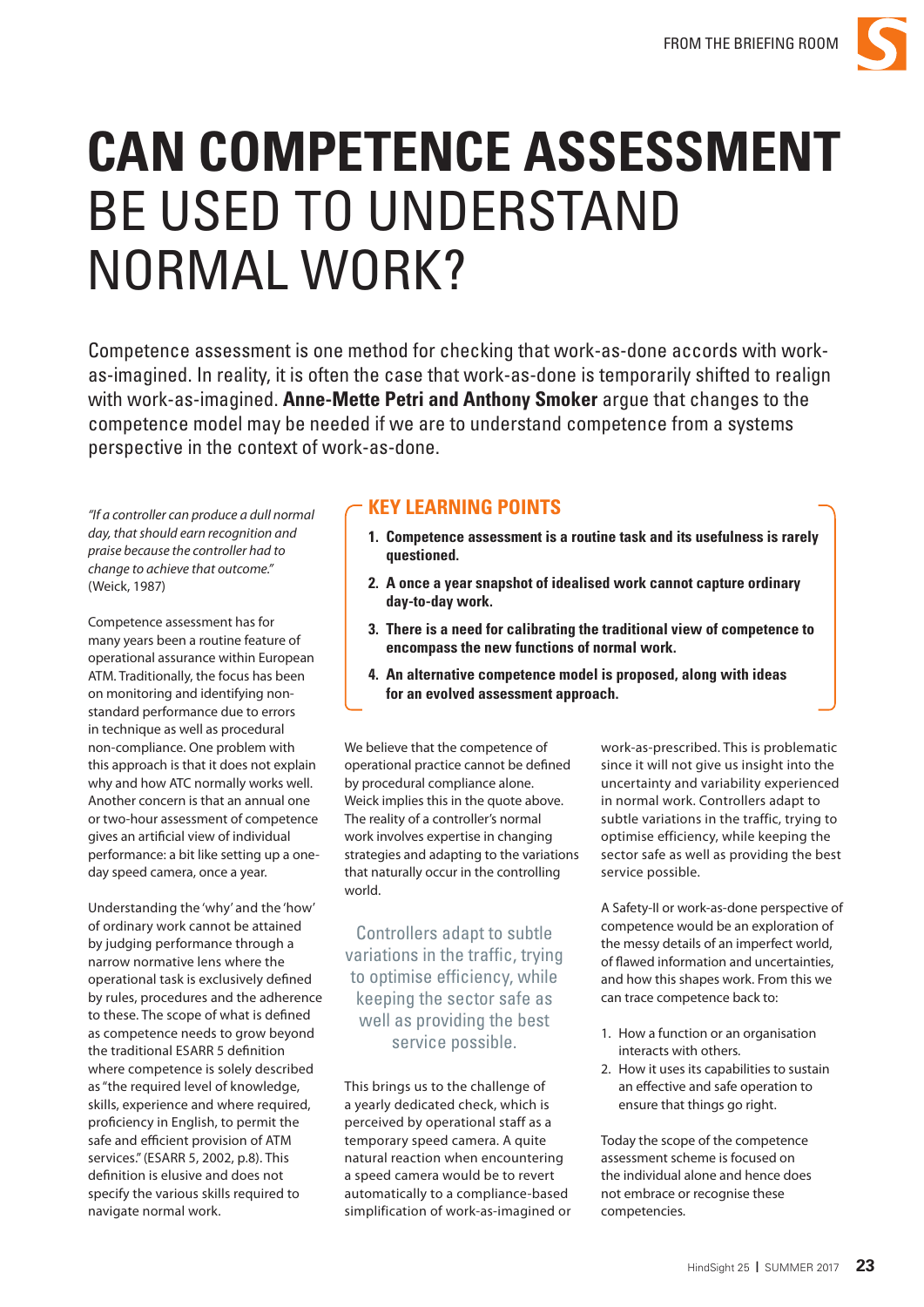This was the starting point for an MSc research question, which essentially questioned if competence assessment of air traffic controllers can enable or facilitate a transition from Safety-I to Safety-II by recognising performance variability and adaptation (Hollnagel et al, 2013; Hollnagel, 2014).

A study was conducted in three European ANSPs. The three ATC units had different assessment philosophies and they applied different competence assessment methods. The aim was to examine the current practice of competence assessment of air traffic controllers, both as a concept and an operational process. The units were represented by a tower with 13 controllers, an approach unit with 50 controllers and an area control centre with 180 controllers. All 20 informants were directly or indirectly involved in the competence assessment scheme and were thus selected to represent air traffic controllers (ATCOs), competence assessors, managers and safety managers. Sixteen semi-structured interviews provided qualitative data for this research (four of these were conducted as small focus group interviews).

The study found a need for calibrating the traditional view of competence to encompass the many new functions of normal work. An enhanced six element competence model was derived from the research data to emphasise understanding of the daily activities of work. The six elements of the competence model are:

- Skill-based competence
- Knowledge-based competence
- Experience-based competence
- Adaptive competence
- Service-driven competence
- Social competence

The six-element competence model represents a synthesis of the ESARR 5 definition of competence and the data provided by the informants. The new model was adapted to include a view where work-as-imagined and work-as-done has relevance. The research has triggered a recognition that the scope of competence needs to broaden and recognise competencies



which otherwise will remain hidden or embedded in generic categories such as skill and experience.

In the current competence assessment scheme, emphasis is placed on work-as-imagined. The means of measurement are limited to skill-based competence during the practical part of the assessment. Knowledge-based competence is commonly assessed through theoretical examination in conjunction with the assessment. Both are assessed and measured against an imagined or prescribed view of work. Experience-based competence is not as tangible and is not measured or assessed per se. However, it is acknowledged that previous experience will provide you with a background to interpret and safely manage a given situation to ensure the best possible outcome.

The research found that working as an ATCO involves additional skills to those previously imagined. The new competence elements of adaptive competence and service-driven competence incorporate central aspects of Safety-II and are therefore placed in conjunction with work-as-done.

Adaptive competence comprises the need for flexibility and adaptability on an individual as well as a system level. These abilities were described by the participants as being core competencies and relate to the ATCO's 'discretionary space'. The introduction

of free route airspace was mentioned as a contributory factor in generating a stable condition of instability demanding both flexibility and adaptability of both the operator and the system.

Service-driven competence comprises trade-offs and the prerequisite of providing a high level of service, supporting flight efficiency or being able to work at a 'normal' speed. Being service-oriented – and providing a high and consistent level of service – appeared to be the driver for working efficiently and expeditiously. This again, is directly linked to social competence that embeds teamwork, cooperation, helpfulness and social skills.

Exploring these new key competencies is critical if we wish to gain a deeper understanding of what is 'normal' and what work really looks like when there is no speed camera.

## Let's focus on, and talk about, normal work!

Is it then at all possible to measure adaptive, service-driven, social and experience-based competence? It could perhaps be feasible if we reduced these competencies down to specific behaviours, but it may not provide us with much understanding. It is, however, essential to find an appropriate method of exploring these new elements to understand work-asdone.